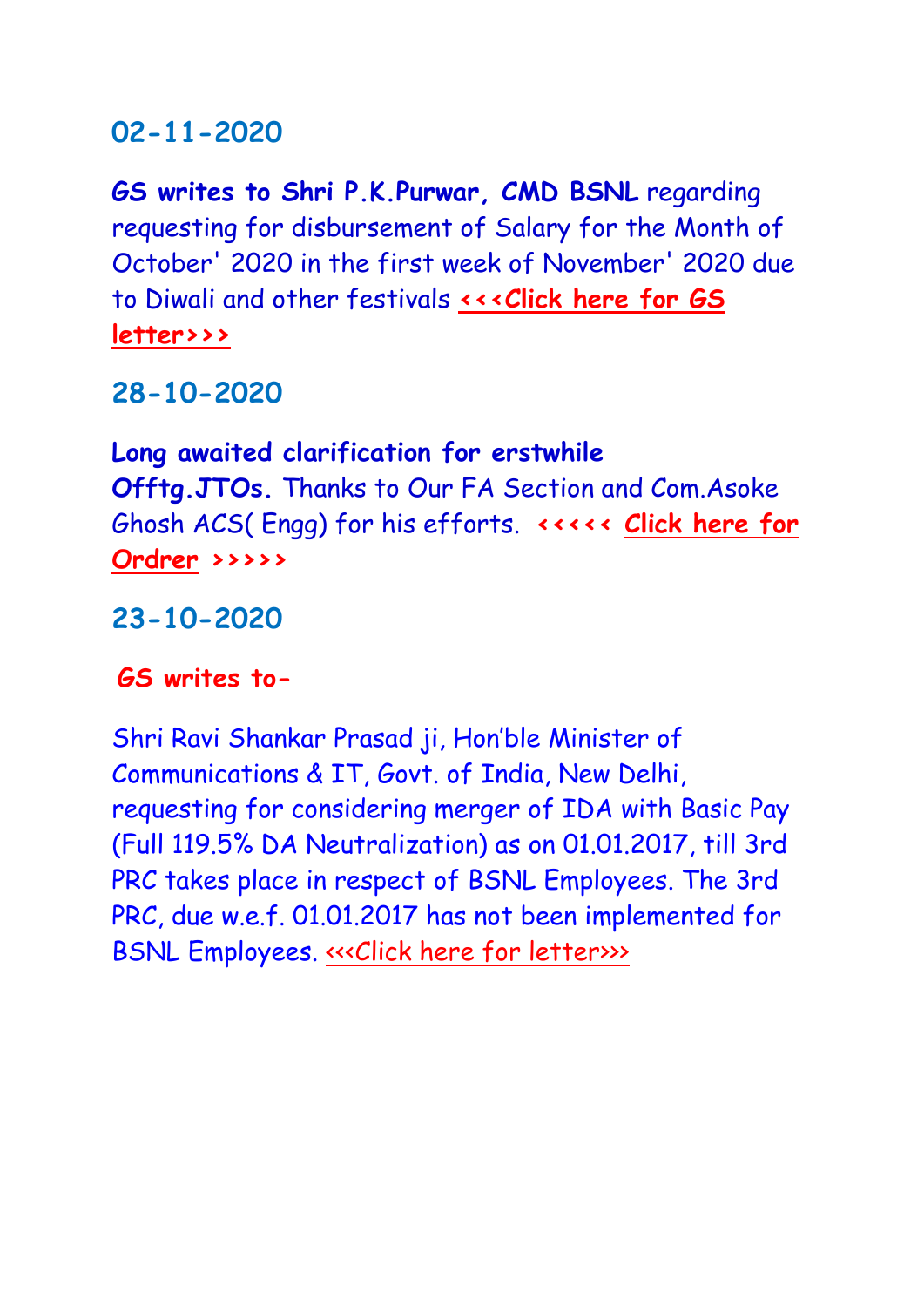## **19-10-2020**

CS writes to PGM,HR & ADMIN/CTD requesting for Change of Holiday on account of Bijaya Dashami on 26th October 2020 (Monday) instead of 25th October 2020 (Sunday) as per Bengali Calendar in Kolkata. <<<<< [Click here for letter](http://aibsnleawb.org/PGM_191020.pdf) >>>>>

# **16-10-2020**

In continuation to the instructions issued by DoT regarding mandatory utilization of Network of BSNL and MTNL for internet/broadband, Landline & Leased Line by all the Ministries/Departments of Government of India/Central PSUs (CPSEs)/Autonomous Bodies etc. under Central Government...

DoT has issued another instruction to the Chief Secretaries of State Govts. for utilization of Network of BSNL and MTNL for Internet/Broadband, Landline/Leased line for all Departments/Agencies/PSUs of State Govt. as per Union Cabinet decision in this regard. Finance Ministry endorsed the decision of Union Cabinet and authorised DoT to issue the guidelines...[.<<<Click here for DoT OM>>>](http://aibsnleachq.in/State%20Gove%20to%20utilise%20BSNL%20Network%2012102020.pdf)

### **14-10-2020**

DOT issued Clarification:

Clarification issued on 13th October, 2020 by SCT Cell of Department of Telecommunications to BSNL on the issues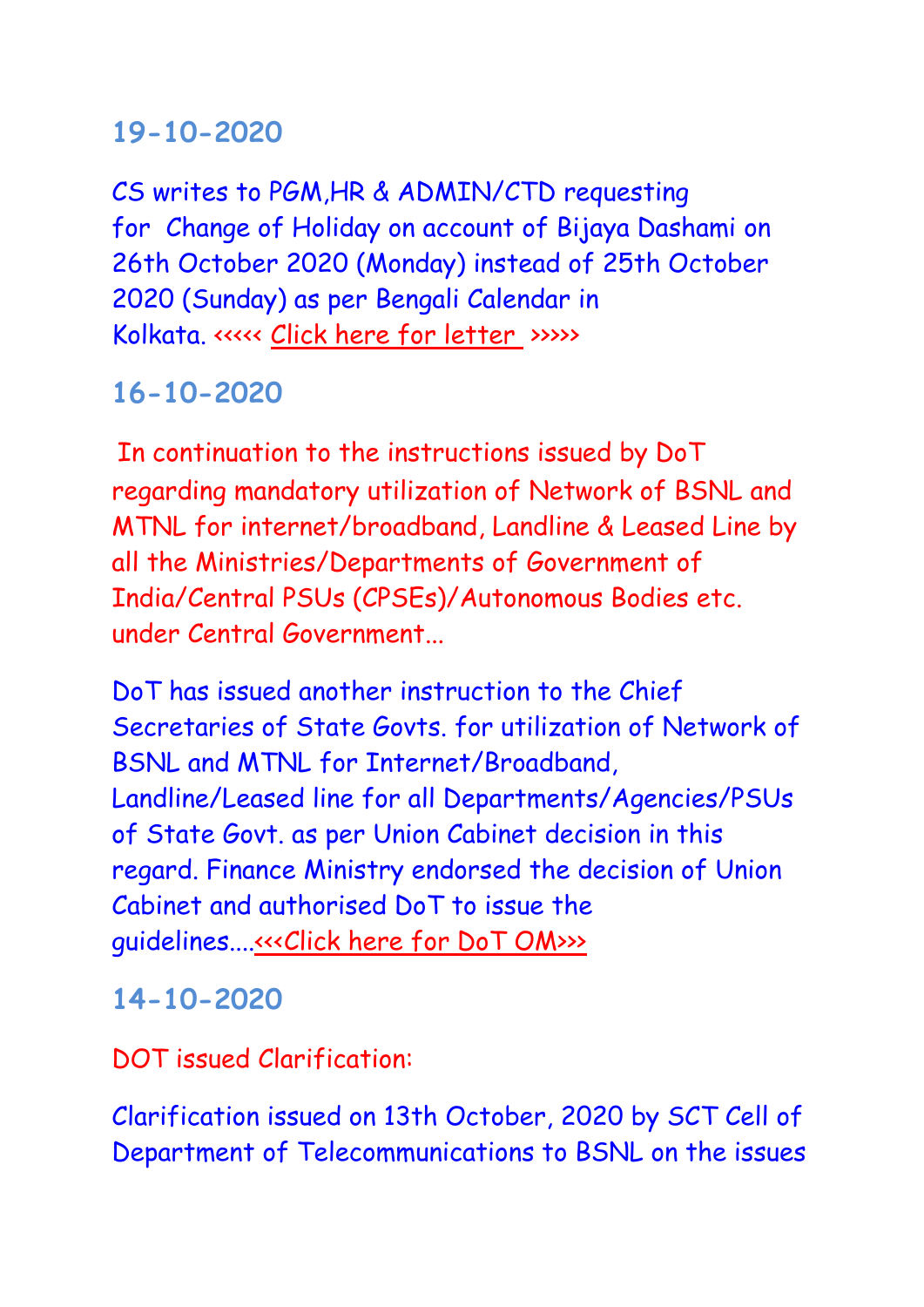relating to Reservation in Promotion for Scheduled Caste/Scheduled Tribes after getting the opinion/advice from Ministry of Law & Justice, DoP&T and Attorney General of India, as per the direction of Parliamentary Committee on the Welfare of Scheduled Castes/Scheduled Tribes-regarding....<<<Click here for [DoT Office Memorandum>>>](http://aibsnleachq.in/Clarification%20on%20reservation%20in%20promotion_DOT%20OM.pdf)

## **14-10-2020**

The 6th Branch Conference of AIBSNLEA, CTD South Branch held on 14 10 2020 Wednesday at 82 /1 Ballygunge Place.

CS, CP, CFS alongwith AIP were present. BP Com.Soumen Mukherjee presided over the meeting. Com.Nirupam Dutta BS placed his report and Com.R Hema FS placed the audited Accounts for the period. Members attended the conference discussed on the Secretary Report and Accounts and passed unanimously. Our present organisation position was also discussed in detail.

A strong branch body with Com.Amar Sardar AO as President ( 9433000320), Com.Dipankar Banerjee SDE as Secretary (9433565654) and Com.Ananta Bhuia as Financial Secretar (9477899049) was elected unanimously for the next term. The newly elected OBs took oath read out by CP Com.Satyajit Bhattacharyya.

The members of South Branch greeted all the retired members from January 2020 to September 2020 with a beautiful memento as a token of their service to our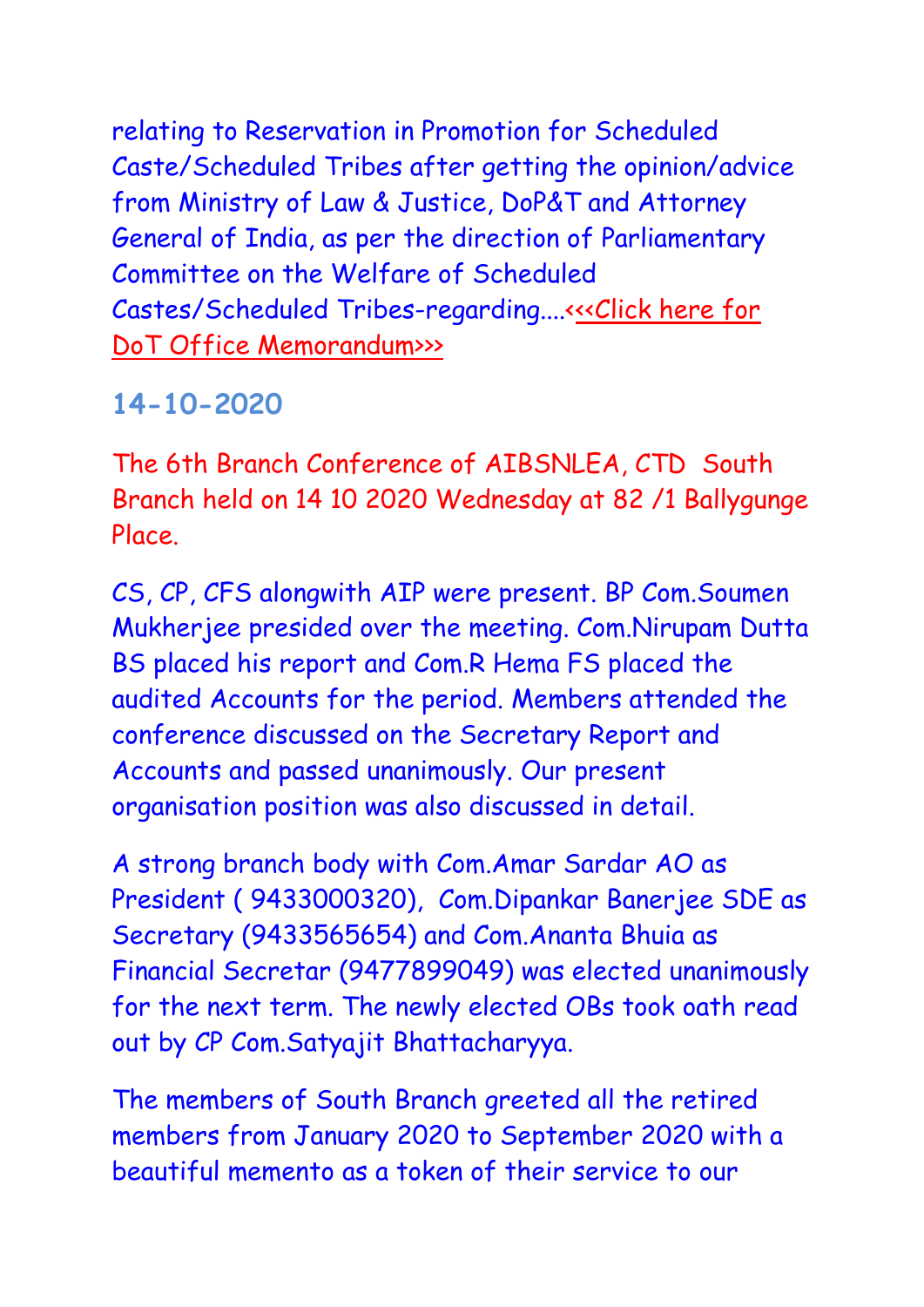beloved Association AIBSNLEA. Our beloved AIP Com. Subhasis Mitra being a retired member of CTD/South Branch was greeted by our CS Com. Chandra Kanta Das with the Memento.

The meeting ended with proclamation of faith in the ideals of AIBSNLEA and the pledge to acquire new members in the coming period and shouting slogan BSNL Zindabad and AIBSNLEA Zindabad.







## **13-10-2020**

As per the decision of the Union Cabinet and taking the approval of Ministry of Finance, DoT has issued instructions regarding mandatory utilization of network of Bharat Sanchar Nigam Limited (BSNL) and Mahanagar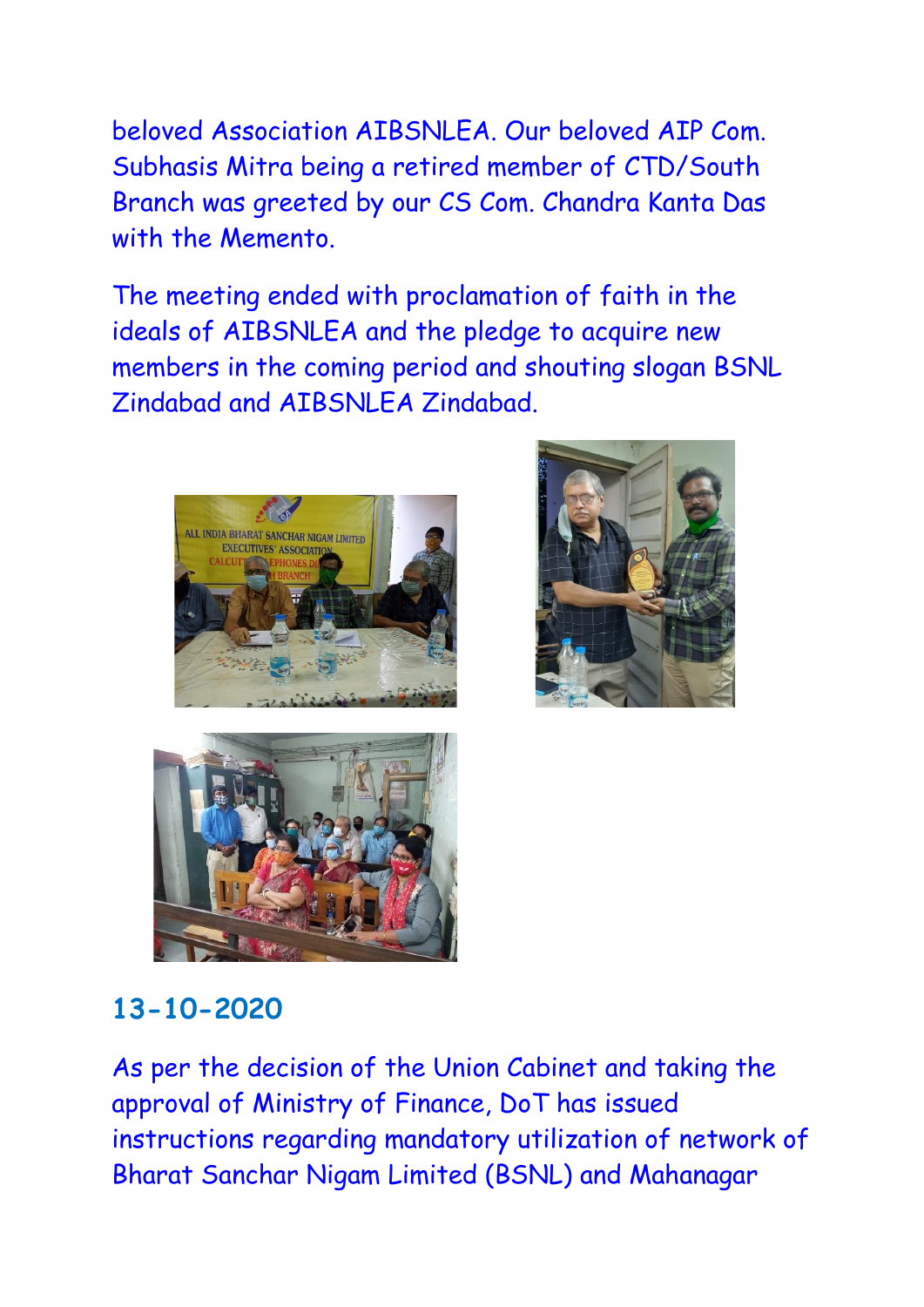Telephone Nigam Limited (MTNL) for internet/broadband, Landline/Leased Line by all Ministries/Departments of government of India/Central Public Sector Undertakings (CPSEs)/Autonomous Bodies etc. under Central Government..[.<<<Click here for order>>>>](http://aibsnleachq.in/10-13-2020.pdf)

# **12-10-2020**

Pers Cell of BSNL CO New Delhi issued circulation of provisional All India Eligibility List of JTO(T) for holding of DPC for promotion to SDE(T) against seniority quota - [<<<Click here for order>>>](http://aibsnleachq.in/AIEL%20of%20JTO%20(T)%2012-Oct-2020%2017-55-28.pdf) [<<Click here for list-](http://aibsnleachq.in/Provisional%20AIEL%202002%20TO%202008_12102020%20(1).pdf)[Annexure-'A'>>>](http://aibsnleachq.in/Provisional%20AIEL%202002%20TO%202008_12102020%20(1).pdf)

**AIBSNLEA extend its sincere thanks to CMD BSNL, DIR(HR), PGM(Pers), DGM(Pers-JM), AGM(Pers-II) Shri Pyare Lal & DM(Pers.II) Shri Ramoorthy. For the past two months, the entire Pers-II Team of BSNL Corporate Office is working for the release of AIEL of JTOs, especially Sh. Ramoorthy, DM(Pers.II) has attended the office on all Saturdays & Sundays for the past eight weeks as per the directions of superiors and completed the task successfully.**

## **12-10-2020**

#### **Hearty Congratulations !**

Due to consistent & continuous efforts and persuasion of AIBSNLEA, today BSNL CO issued kept in abeyance the orders dated 06.09.2019 for 39 SDE (T) who have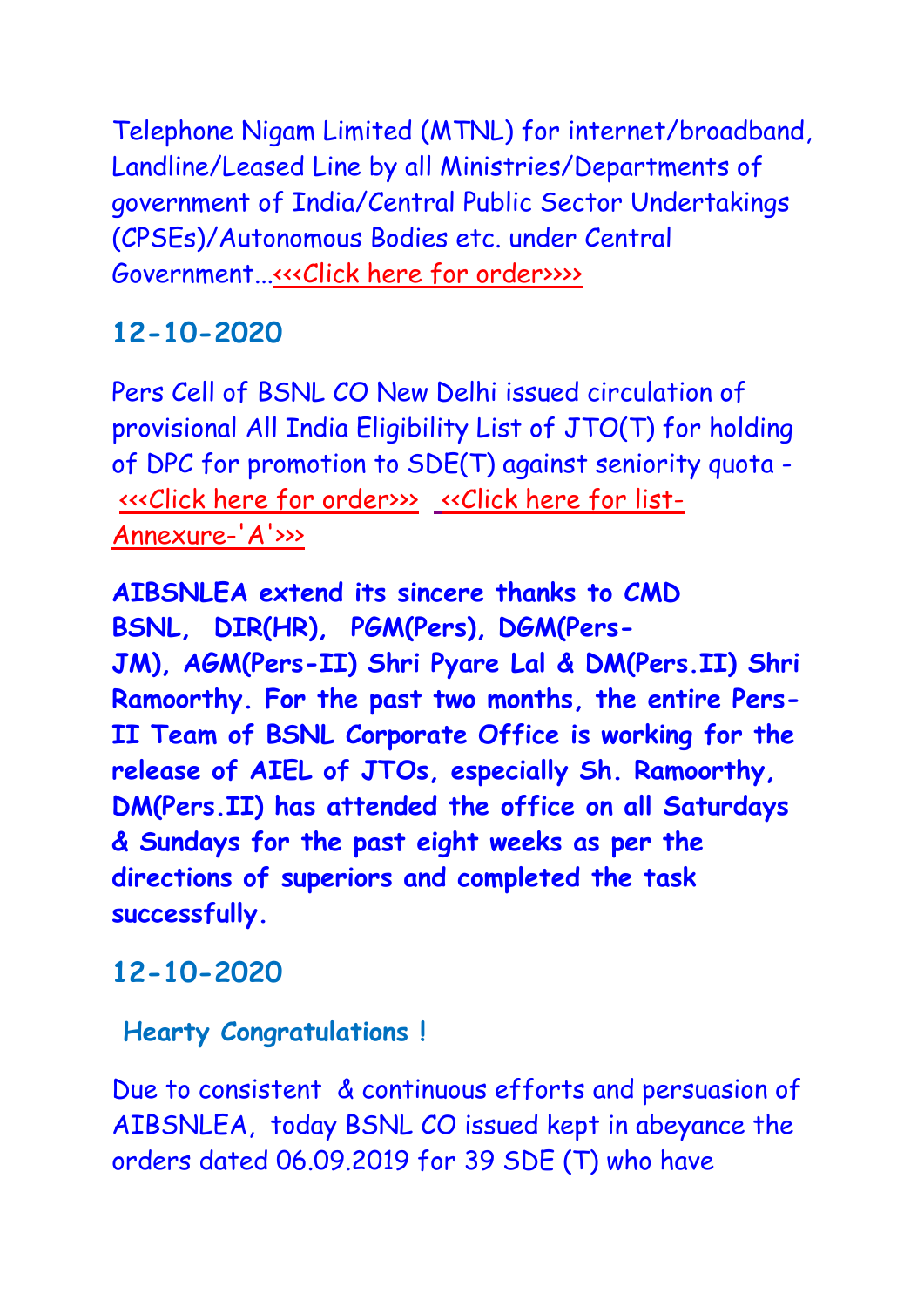promoted as SDE (T) under LDCE 2007 and were reverted to the grade of JTO (T) on 06.09.2019.

AIBSNLEA extend its sincere thanks to CMD BSNL, DIR(HR), CGM(Legal) Committee Chairman, Sr.GM(Estt), PGM(Pers), Sr.GM(SR), DGM(Per-JM), DGM(Pers-Legal) and whole Pers.Team.

Earlier, as requested by AIBSNLEA, a Committee was formed to look in to the issues regarding Reversion of 2007- LDCE SDEs (2001 DR Batch). AIBSNLEA submitted its views before the Committee Members during the month of June, 2020 as per the Directions of the Director (HR). ................[.<<<Click here for order>>>>](http://aibsnleachq.in/Reversion%20U%20turn%2012-Oct-2020%2017-11-51%20(2).pdf)>

**09-10-2020**

President, AIBSNLEA/CHQ, Com. Subhasis Mitra writes to Madam Rupa Paul Choudhury, PGM (F)/CTD conveying the Heartfelt appreciation on behalf of AIBSNLEA for launching the AAROGYA portal for the benefit of retired BSNL employees of CTD. The system is totally developed by the IT section of CTD and conceptualised by PGM (F) and her team.

<<<< [Click here for letter](http://aibsnleawb.org/AIP_051020.pdf) >>>>

**08-10-2020**

GS writes to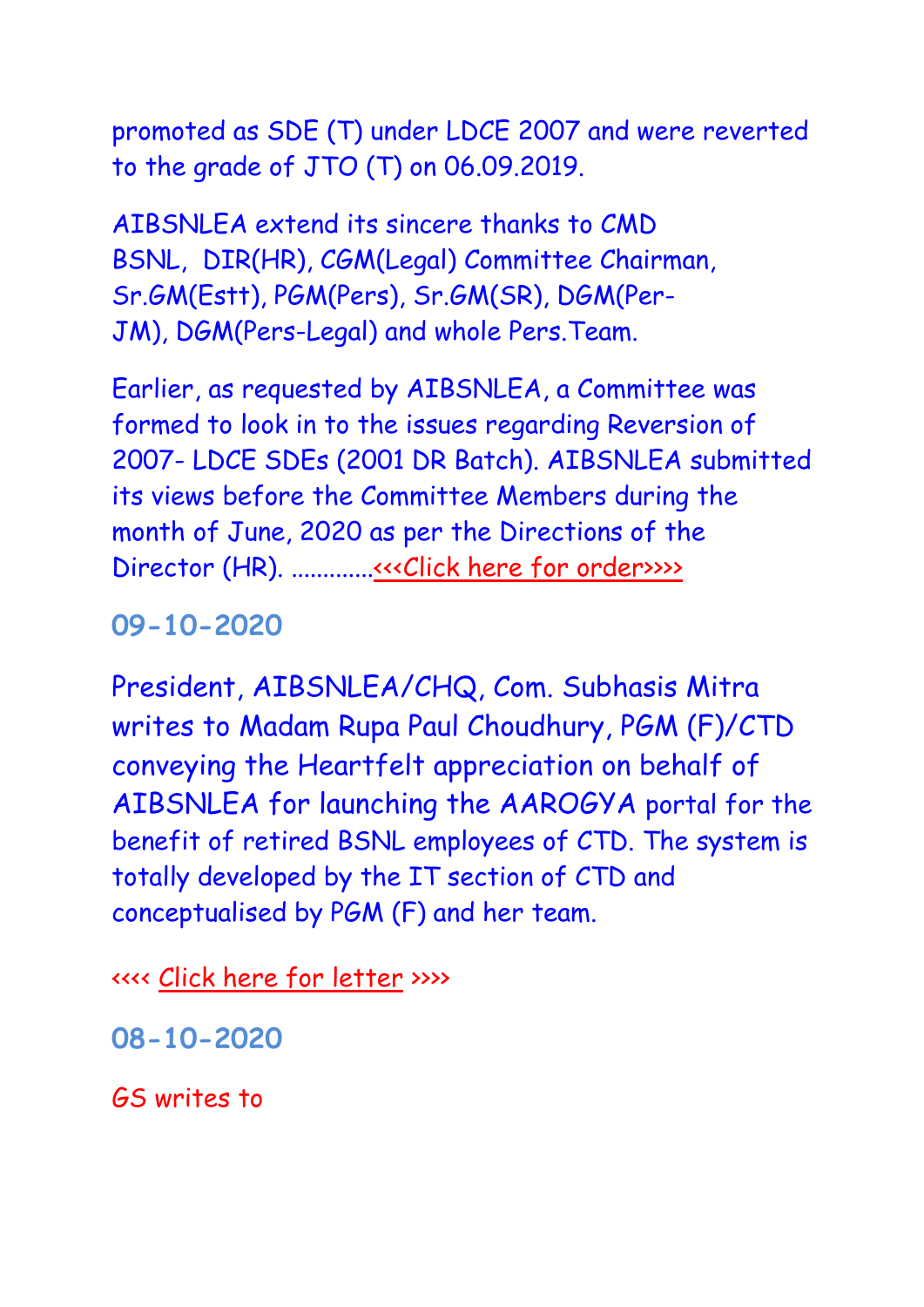The Director (HR), BSNL Board regarding the Request for re-allotment of posting in the cadre of Account Officer

[<<<](http://aibsnleachq.in/Lr%20to%20CMD%20FTTH%20LCO%2023092020.pdf)**[Click here for the letter](http://aibsnleachq.in/Tarun%20Roy.pdf)[>>>](http://aibsnleachq.in/Lr%20to%20CMD%20FTTH%20LCO%2023092020.pdf)**

### **05-10-2020**

Grant of 5 (five) Advance Increments on the minimum revised E1 IDA Pay Scale of Rs.16400-40500 to the SRD JTOs & DRs Specially abled 2010 batch, LDCE JAO 2013 batch DR JAOs of 2015, 2018 batch, DR JTO of 2017 batch LDCE JAO 2016 batch and LDCE JTOs of 2016 & 2017 batches.

## **To the Kind attention of all Post 2010 Batch DR/LDCE JTOs & JAOs Batches:**

Dear Friends! AIBSNLEA is the only Association continuously taking up the issue of E1+ 5 increments to the post 2010 JTO/JAO DR & LDCE at different level for quite long time due to non approval of E2 Scale by the DoT. GS, AIBSNLEA has written to the BSNL Management about this anomaly and explained about huge difference in Pay to the tune of Rs 10000/- between the two sets of Executives recruited after 01.01.2007 onwards which created widespread resentment among the young Executives. The young DR and LDCE JTOs/JAOs were demoted to a lower Pay scale and placed in E1 scale provisionally.

Due to consistent and continuous efforts of AIBSNLEA , BSNL Board approved the grant of 5(five) advance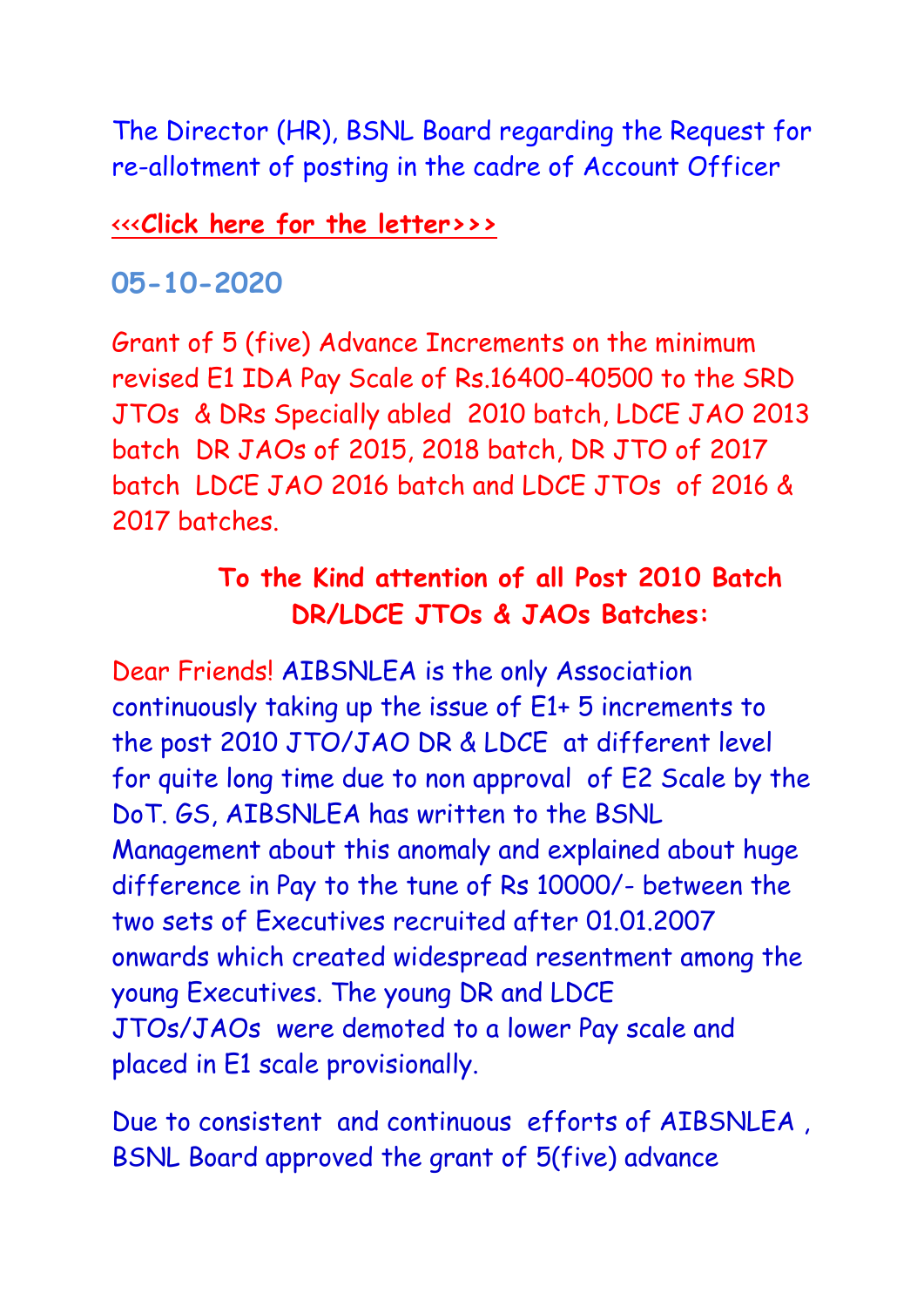increments on the minimum of the revised E1 pay scale of Rs. 16400-40500 to the directly recruited JTOs of 2007 and 2008 batches and directly recruited JAOs in respect of whom result declared in 2010 have been ordered to be fixed at Rs.19020/- and subsequently BSNL Board approved the same for JAO 2010 LICE batch (both 10% Quota & 40% Quota).

Like that due to continuous persuasion of AIBSNLEA with the BSNL Management, the grant of 5(five) advance increments on the minimum of the revised E1 pay scale of Rs. 16400-40500 to SRD JTOs 2010 batch and LDCE JAOs 2013 batch has been considered and approved by the MC of the Board of Directors. But the approval of BSNL Board is kept pending for the past so many months due to BSNL Restructuring Plan.

Friends! now Restructuring Plan is likely to be finalized in BSNL and it is the right time to intervene in the matter. We always standing with Solidarity for the legitimate rights of the Executives and get them settled also but now it is the responsibility of the Majority as well as Support Associations to get settled this issue immediately.

AIBSNLEA brought to the notice of the CMD, BSNL that the initial Pay of DR JTO Specially-abled 2010 Batch, DR JAOs of 2015, 2018 Batch, DR JTOs of 2017 Batch, LDCE JAOs of 2016 batch and LDCE JTOs of 2016 & 2017 batch recruited/appointed as per the same Recruitment Rules as of DR JAO 2010 Batch was fixed at Rs.16400/-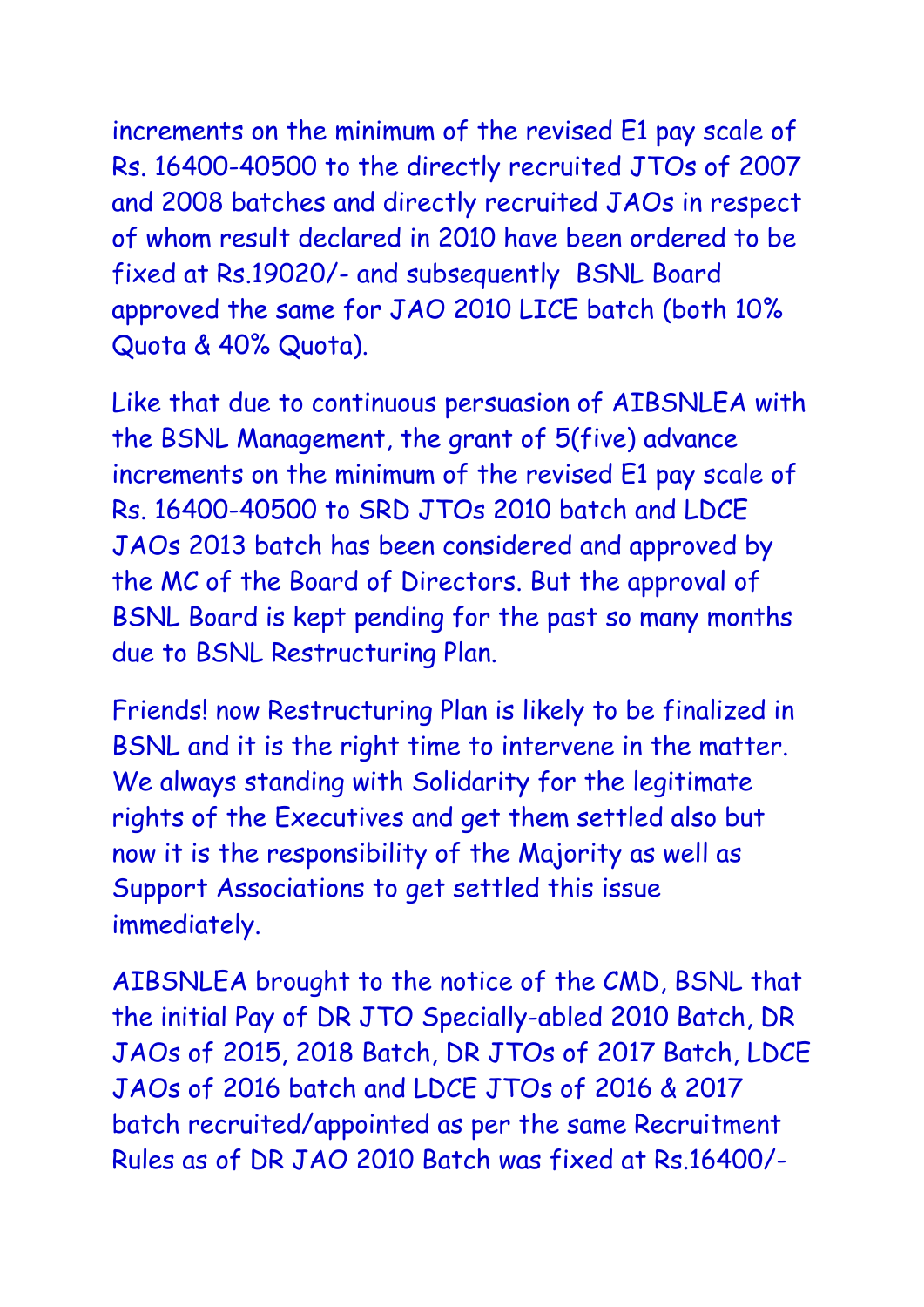only and they are deprived from getting of 5 Advance increments; which is clear disparity and serious anomaly among the similarly placed JTOs/JAOs. The difference in basic pay of DR JTO Specially abled 2010 Batch, DR JAOs of 2015, 2018, DR JTOs of 2017, LDCE JAOs 2016 and LDCE JTOs 2016 & 2017 batches become Rs 2620/- (Rs,19020– Rs.16400) comparing to the DR JTOs of 2007 batch, 2008 batch and JAOs of 2010 LDCE batch. If other allowances are added, the real difference in salary today will be around Rs 10,000/-. On implementation of 3rd PRC, the difference will further increase and continue with time due to increase in IDA and annual increment. Further all are facing major losses in the form of career

progression (time bound promotion), retirement benefits like E.P.F., Gratuity etc., due to discrimination of the initial basic pay compared to other similarly placed JTO/JAOs.

AIBSNLEA in it's letter also mentioned that they will get E-2 Scale as per the time bound EPP after 6 years only since they are placed in Rs.16400- 40500 Scale and they have not touched the next Scale within 4 years (as per the BSNL EPP) due to non grant 5(five) Advance increments. Whereas the earlier 2007&2008 DR JTO batch, 2010 DR JAO and 2010 LDCE batches have got E2 Scale in 4 years which is the great injustice and discrimination.

Due to implementation of VRS-2019 in BSNL and sudden outbreak of the present pandemic situation, the immediate propulsion faced by the Executives, especially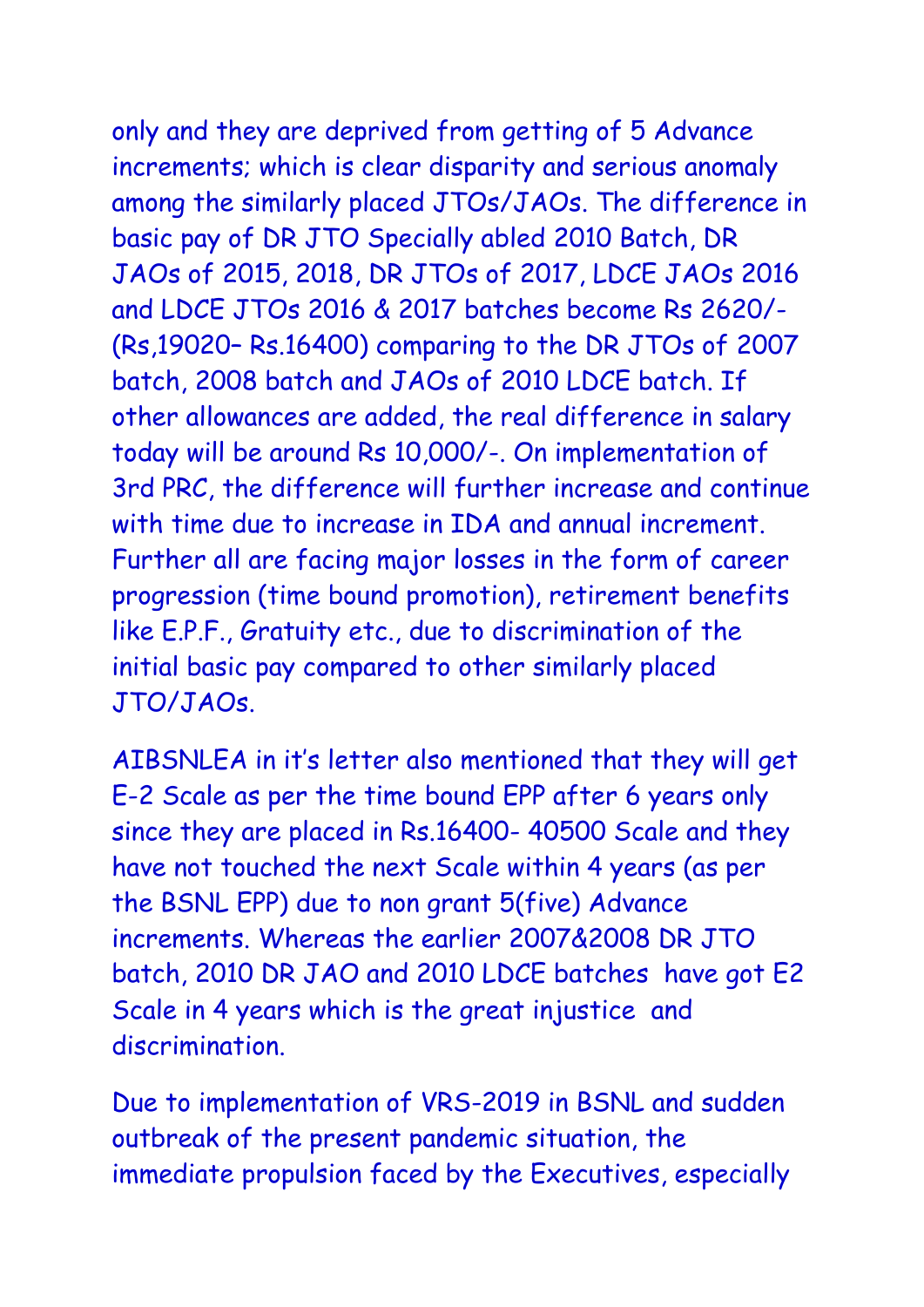the younger ones are hard to believe. They have already labeled themselves as silent fighters, who fought not only for their livelihood but also to run the Dreams of Indian Telecommunication amidst the most turbulent condition. Surprisingly, these Energetic, Educated and Committed Brigades have continuously been deprived in many spheres relating to their career in BSNL service. The financial difference of Rs.10,000/- per month between them and their counterparts due to Pay loss is unimaginable and unfair too.

In view of the foregoing, AIBSNLEA fervently appeal to the CMD BSNL to kindly intervene in the matter and cause to issue necessary instructions to the Officers concerned to extend E1+5 increments to SRD JTOs 2010 Batch, DR JTO Specially-abled 2010 Batch, LDCE JAOs 2013 Batch, DR JAOs of 2015, 2018 Batch, DR JTOs of 2017 Batch, LDCE JAOs 2016 and LDCE JTOs 2016 & 2017 Batches so as to increase the morale of the Young Executives.  $\leftarrow$  executives.

#### **01-10-2020**

### **CTD, BSNL launches 'Aarogya' portal for submission of medical claims:**

Today 01 10 2020 on 21st BSNL DAY CTD launches Aarogya portal for the benefit of retired BSNL employees of CTD. The system is totally developed by the IT section of CTD and conceptualised by PGM (F) and her team.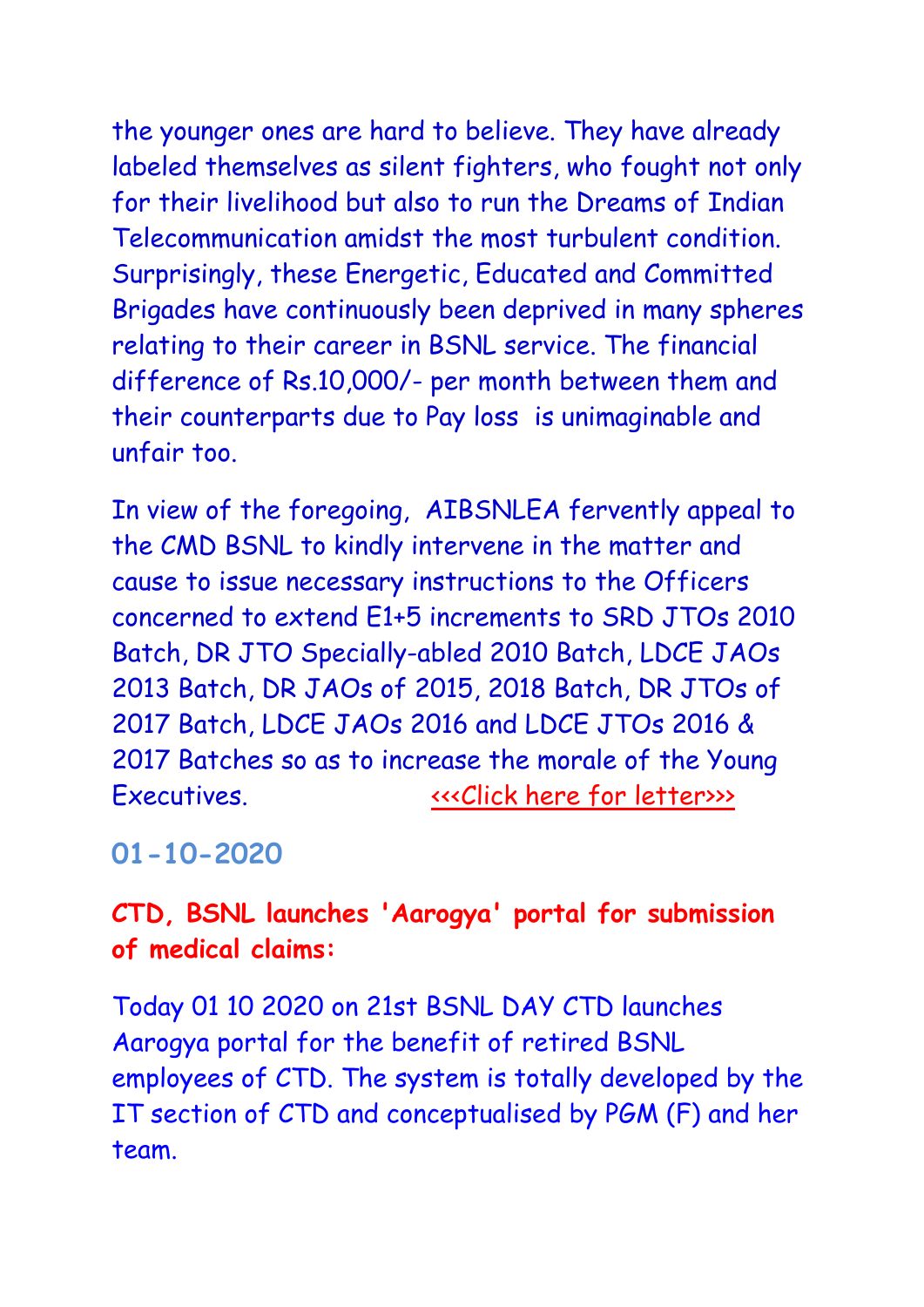Features:

1. Through website [kolkata.bsnl.co.in](http://kolkata.bsnl.co.in/) one can access the portal.

2.There is AAROGYA button.

3.By clicking that button one can register oneself by his partner number.Upload their family details, etc.

4.After registration one can submit his claims.

5.Afterwards claims has to be submitted physically to respective BAs with original vouchers as usual.

6.One can see the progress and status of one's medical bills online through this portal.

7.In every step the retiree will get SMS in their registered mobile from BK-CALTEL.

We request all retiree to use this portal so that you can monitor the progress of submitted medical claims.

**CS & AIP AIBSNLEA attended the meeting and thanked the Administration for this unique effort.**



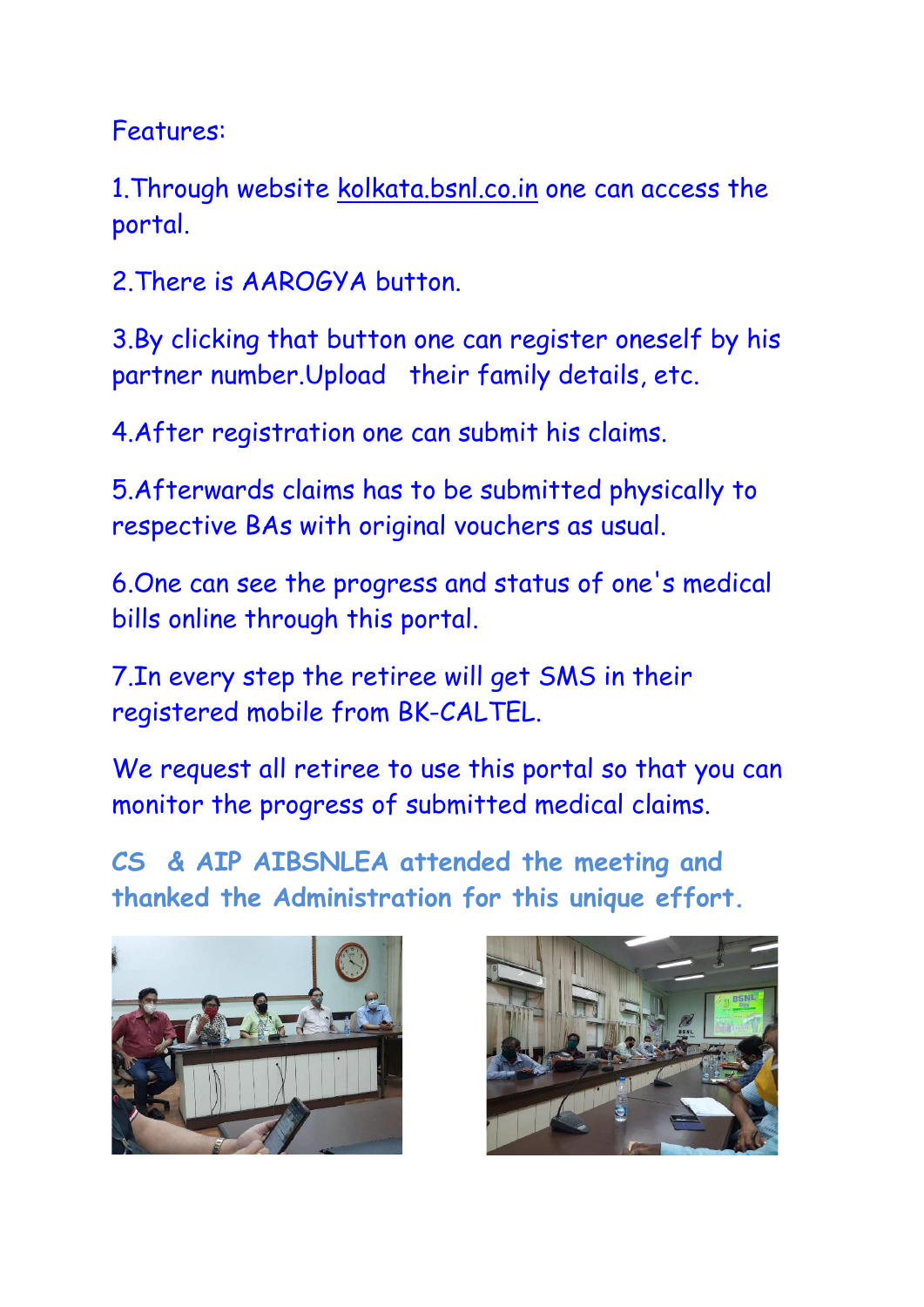### **01-10-2020**

Today on 01-10-2020 AUAB/CTD,observed Black Day and Protest Day at Telephone Bhavan.Com. Subhasis Mitra President, CHQ / AIBSNLEA attended the meeting along with the Leadership of AUAB/CTD. CP Com. Satyajit Bhattacharyya, CS Com. Chandra Kanta Das, ACS(F) Com. Arindom Roy & FS Com. Bikash Singha of AIBSNLEA/CTD were present in the Protest Day meeting. CS & ACS (F) of addressed the gathering on behalf of AIBSNLEA/CTD.







## **01-10-2020**

**In the meeting of All Unions and Associations of BSNL (AUAB) held on 07th September 2020, it has been unanimously decided that-**

The AUAB calls upon the entire employees to observe a month long "Customer Delight Month" starting from 1st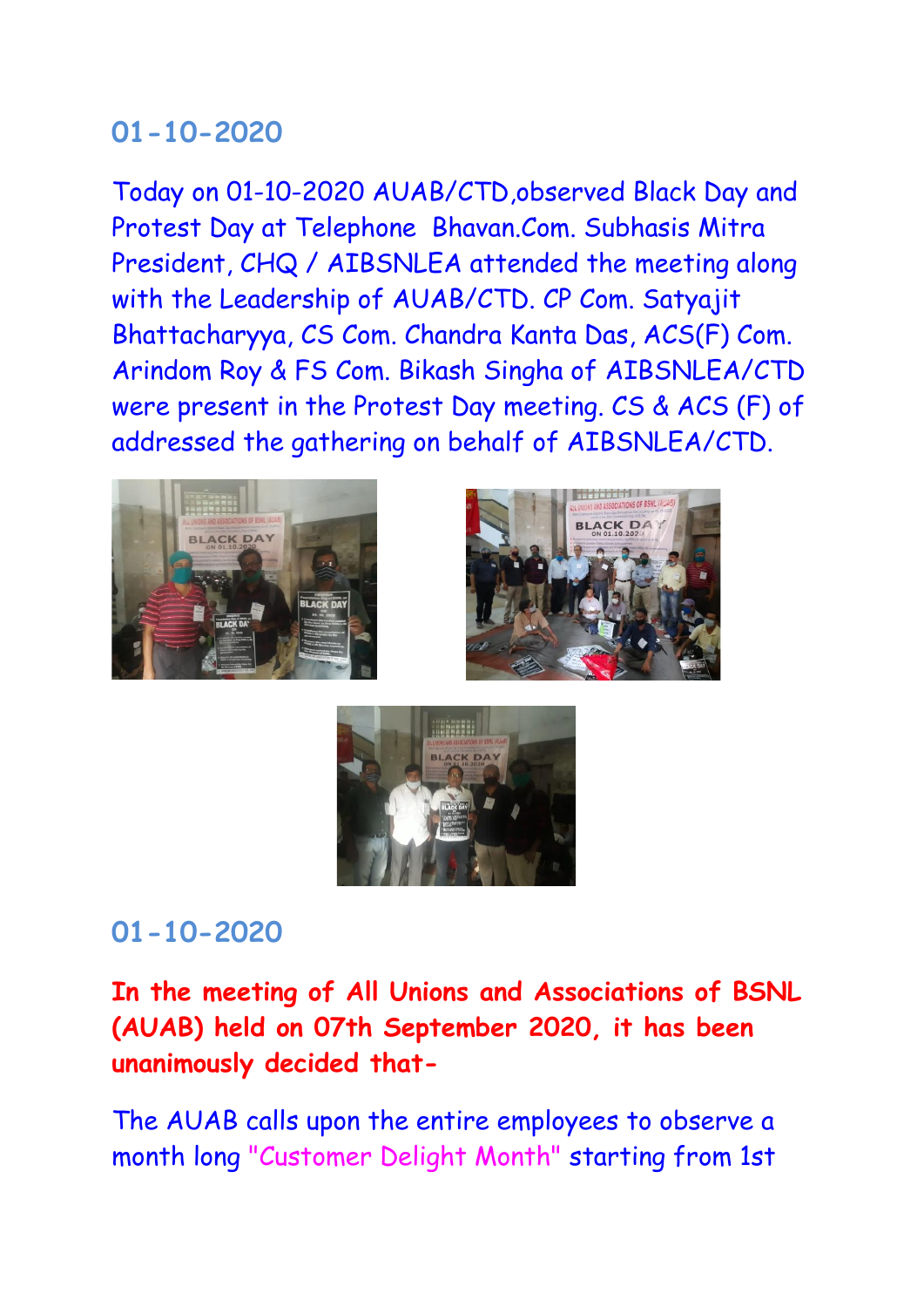October 2020. All the employees are called upon to dedicate this full month for improving the 'Quality of Services', to bring in new 'FTTH, Landline, Broadband, Mobile & Leased Line Customers'.

The AUAB also calls on the employees to utilize this full month for contacting the Customers and to know their grievances with the view to find solution to them with their satisfaction.

All the CHQ, Circle & Districts Office Bearers, CWC Members, Activists & Members of AIBSNLEA and all the employees of BSNL are requested to observe the Full Month of October 2020 as "Customer Delight Month" as per the decision of AUAB.

**Unitedly, we will work and fight for the Survival & Revival of BSNL.**

**"LONG LIVE BSNL"**

## **01-10-2020**

 The following comrades of AIBSNLEA/CTD retired due to superannuation on 30-09-2020.

1) Com. Maitreyi Ghosh - SDE (OL)/ HQ & looking after AGM/HQ - Member of TB Branch

2) Com. Bikash Chandra Roy -SDE/Admin (S) - Member of South Branch (Has taken Voluntary Retirement )